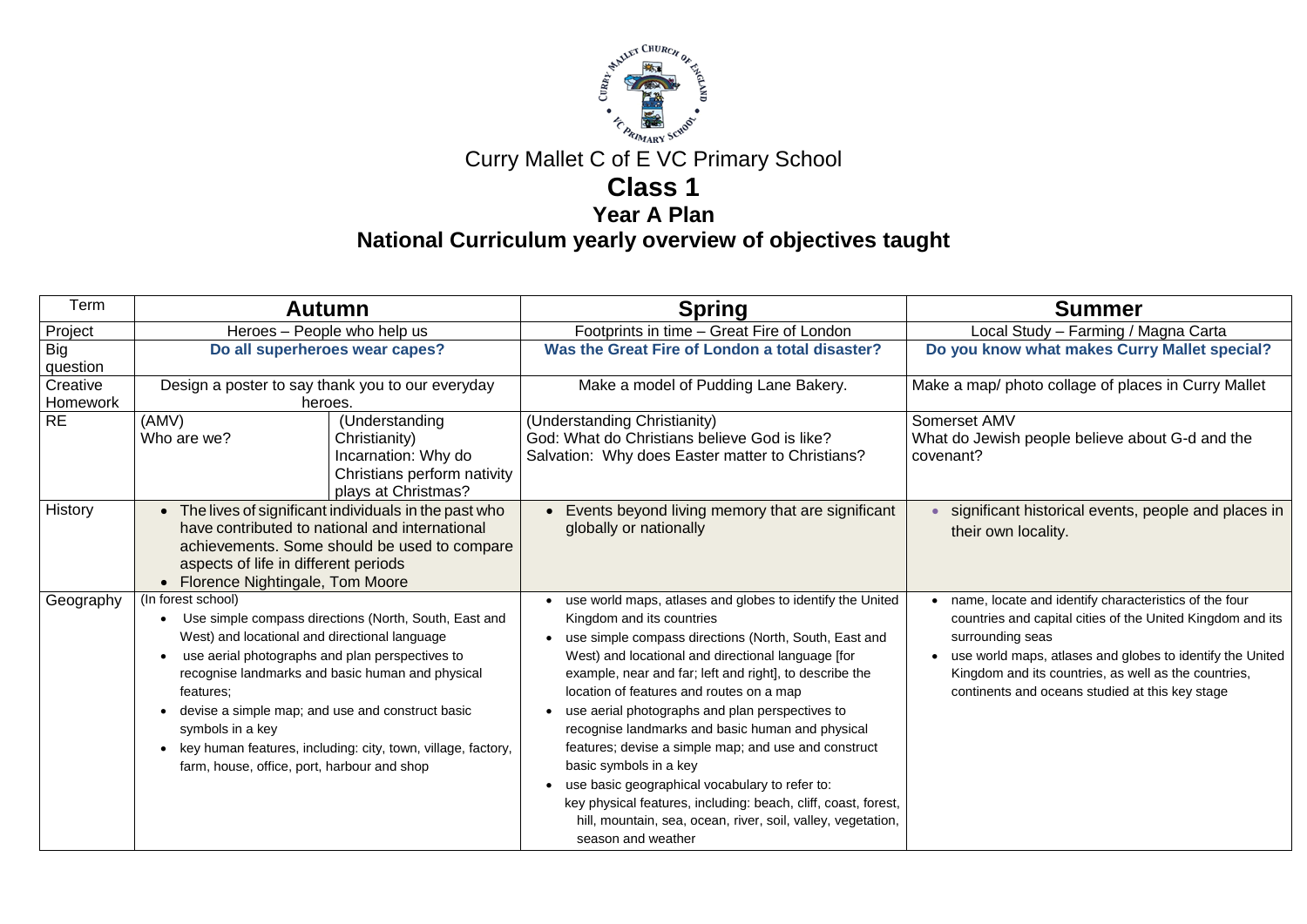|             |                                                                                                                                                                                                                                                                                                                                                                                                                                                                                                  | key human features including: city, town, village, factory,<br>$\bullet$                                                                                                                                                                                                                                                                                                                                                              |                                                                                                                                                                                                                                                                                                                                                                         |
|-------------|--------------------------------------------------------------------------------------------------------------------------------------------------------------------------------------------------------------------------------------------------------------------------------------------------------------------------------------------------------------------------------------------------------------------------------------------------------------------------------------------------|---------------------------------------------------------------------------------------------------------------------------------------------------------------------------------------------------------------------------------------------------------------------------------------------------------------------------------------------------------------------------------------------------------------------------------------|-------------------------------------------------------------------------------------------------------------------------------------------------------------------------------------------------------------------------------------------------------------------------------------------------------------------------------------------------------------------------|
|             |                                                                                                                                                                                                                                                                                                                                                                                                                                                                                                  | farm, house, office, port, harbour and shop                                                                                                                                                                                                                                                                                                                                                                                           | <b>Plants</b>                                                                                                                                                                                                                                                                                                                                                           |
| Science     | <b>Animals including humans</b><br>identify and name a variety of common animals that are<br>carnivores, herbivores and omnivores<br>identify, name, draw and label the basic parts of the<br>$\bullet$<br>human body and say which part of the body is<br>associated with each sense<br>look at growth, basic needs, exercise, food and hygiene<br>$\bullet$<br>know and talk about the different factors that support<br>$\bullet$<br>their overall health and wellbeing including oral health | <b>Everyday materials</b><br>distinguish between an object and the material from<br>which it is made<br>identify and name a variety of everyday materials,<br>$\bullet$<br>including wood, plastic, glass, metal, water, and rock<br>describe the simple physical properties of a variety of<br>everyday materials<br>compare and group together a variety of everyday<br>materials on the basis of their simple physical properties. | Identify and name a variety of common wild and garden<br>plants including deciduous and evergreen trees.<br>identify and describe the basic structure of a variety of<br>common flowering plants, including trees.                                                                                                                                                      |
| <b>PSHE</b> | <b>JIGSAW</b><br><b>JIGSAW</b><br>Being Me in My World<br><b>Celebrating Difference</b>                                                                                                                                                                                                                                                                                                                                                                                                          | <b>JIGSAW</b><br><b>JIGSAW</b><br><b>Dreams and Goals</b><br><b>Healthy Me</b>                                                                                                                                                                                                                                                                                                                                                        | <b>JIGSAW</b><br><b>JIGSAW</b><br><b>Relationships</b><br><b>Changing Me</b>                                                                                                                                                                                                                                                                                            |
| On-line     | I am safe                                                                                                                                                                                                                                                                                                                                                                                                                                                                                        | I am kind and responsible                                                                                                                                                                                                                                                                                                                                                                                                             | I am healthy                                                                                                                                                                                                                                                                                                                                                            |
| safety      | See EliM planning and assemblies                                                                                                                                                                                                                                                                                                                                                                                                                                                                 | See EliM planning and assemblies                                                                                                                                                                                                                                                                                                                                                                                                      | See EliM planning and assemblies                                                                                                                                                                                                                                                                                                                                        |
| Computing   | create and debug simple programs<br>$\bullet$<br>Technology in our lives. Comparing online/real jigsaw<br>puzzles<br>use technology safely and respectfully, keeping personal<br>$\bullet$<br>information private; identify where to go for help and<br>support when they have concerns about content or<br>contact on the internet or other online technologies.                                                                                                                                | use technology purposefully to create, organise, store,<br>manipulate and retrieve digital content<br>recognise common uses of information technology<br>$\bullet$<br>beyond school<br>use technology safely and respectfully, keeping personal<br>information private; identify where to go for help and<br>support when they have concerns about content or<br>contact on the internet or other online technologies.                | create and debug simple programs<br>use logical reasoning to predict the behaviour of simple<br>programs<br>use technology safely and respectfully, keeping personal<br>information private; identify where to go for help and<br>support when they have concerns about content or<br>contact on the internet or other online technologies                              |
| Music       | use their voices expressively and creatively by singing<br>$\bullet$<br>songs and speaking chants and rhymes<br>play tuned and untuned instruments musically<br>$\bullet$<br>listen with concentration and understanding to a range of<br>$\bullet$<br>high-quality live and recorded music<br>experiment with, create, select and combine sounds<br>$\bullet$<br>using the inter-related dimensions of music.                                                                                   | use their voices expressively and creatively by singing<br>$\bullet$<br>songs and speaking chants and rhymes<br>play tuned and untuned instruments musically<br>$\bullet$<br>listen with concentration and understanding to a range of<br>$\bullet$<br>high-quality live and recorded music<br>experiment with, create, select and combine sounds<br>$\bullet$<br>using the inter-related dimensions of music.                        | use their voices expressively and creatively by singing<br>$\bullet$<br>songs and speaking chants and rhymes<br>play tuned and untuned instruments musically<br>listen with concentration and understanding to a range of<br>high-quality live and recorded music<br>experiment with, create, select and combine sounds<br>using the inter-related dimensions of music. |
| Art         | Colour/shape/paint (Pop Art)<br>$\bullet$                                                                                                                                                                                                                                                                                                                                                                                                                                                        | • Weaving/texture (Gunta Stolzl)                                                                                                                                                                                                                                                                                                                                                                                                      | Pencil drawing/ still life (Cezanne)                                                                                                                                                                                                                                                                                                                                    |
|             | to use a range of materials creatively to design and make<br>$\bullet$<br>products                                                                                                                                                                                                                                                                                                                                                                                                               | • to use a range of materials creatively to design and make<br>products                                                                                                                                                                                                                                                                                                                                                               | to use drawing to develop and share their ideas,<br>experiences and imagination                                                                                                                                                                                                                                                                                         |
|             | to use drawing, painting to develop and share their ideas,<br>$\bullet$<br>experiences and imagination<br>to develop a wide range of art and design techniques in<br>$\bullet$<br>using colour, pattern, texture, line, shape, form and                                                                                                                                                                                                                                                          | to use drawing, and sculpture to develop and share their<br>ideas, experiences and imagination<br>to develop a wide range of art and design techniques in<br>$\bullet$<br>using colour, pattern, texture, line, shape, form and                                                                                                                                                                                                       | to develop a wide range of art and design techniques in<br>using colour, pattern, texture, line, shape, form and<br>space<br>about the work of a range of artists, craft makers and                                                                                                                                                                                     |
|             | space<br>Learn about the work of a range of artists (Andy<br>$\bullet$<br>Warhol), craft makers and designers, describing the                                                                                                                                                                                                                                                                                                                                                                    | space<br>about the work of a range of artists, craft makers and<br>designers, describing the differences and similarities                                                                                                                                                                                                                                                                                                             | designers, describing the differences and similarities                                                                                                                                                                                                                                                                                                                  |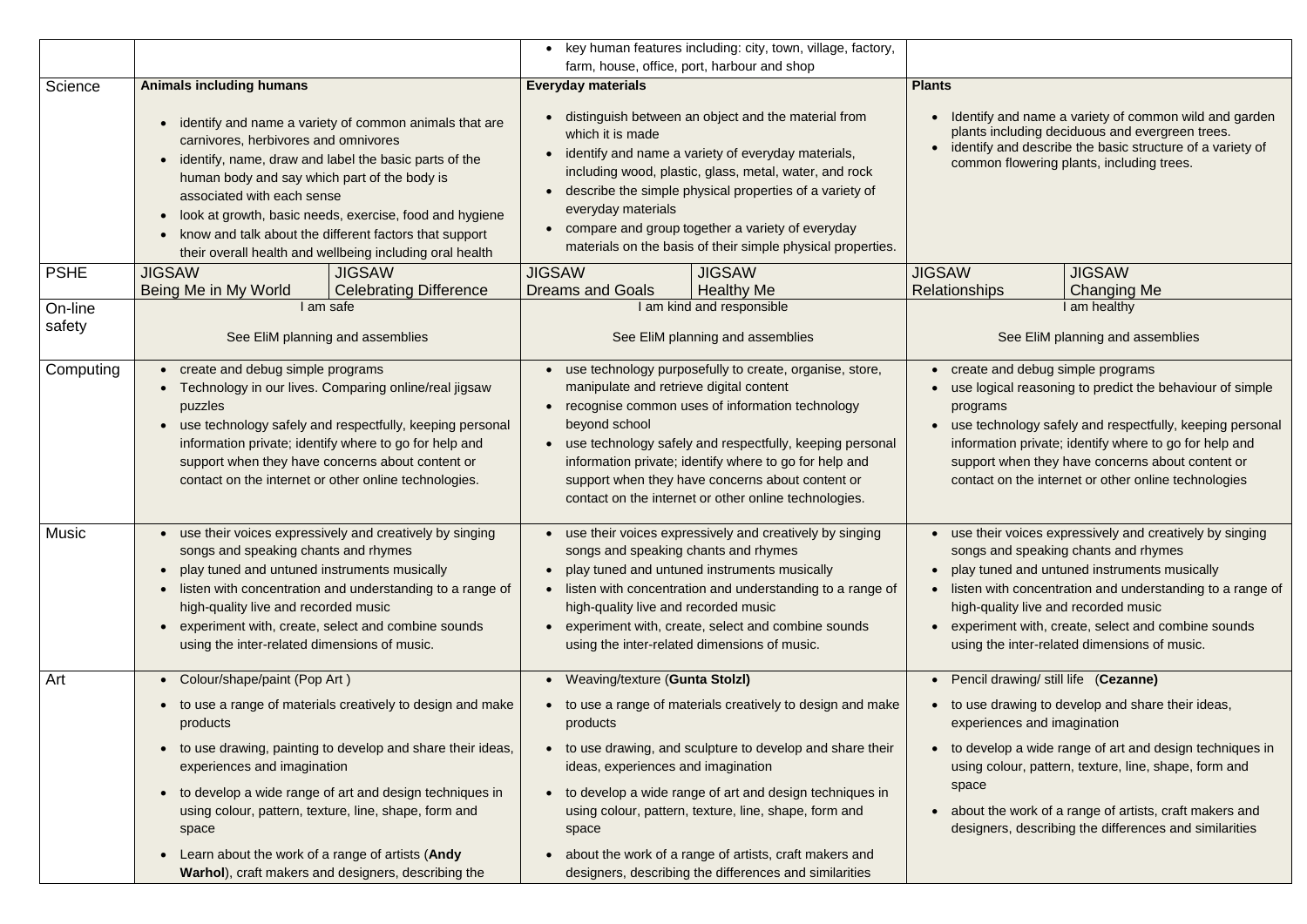|           | differences and similarities between different practices                                                                                                                                                                                                                                                                                                                                                                                                                                                                                                                                                                                                                                                                                                                                                                                                                                                                                                                                                                                                                                                                                                                                                                                                                                                                                                                                                                                                                                                                                                             | between different practices and disciplines, and making                                                                                                                                                                                                                                                                                                                                                                                                                                                                                                                                                                                                                                                                                                                                                                                                                                                                                                                                                                                                                                                                                                                                                                                                                                                                                                                                                                                                                                                                                                                                                                    | betwe                                                                                                                                                                                                                                                                                                                                                                                                                                                                        |
|-----------|----------------------------------------------------------------------------------------------------------------------------------------------------------------------------------------------------------------------------------------------------------------------------------------------------------------------------------------------------------------------------------------------------------------------------------------------------------------------------------------------------------------------------------------------------------------------------------------------------------------------------------------------------------------------------------------------------------------------------------------------------------------------------------------------------------------------------------------------------------------------------------------------------------------------------------------------------------------------------------------------------------------------------------------------------------------------------------------------------------------------------------------------------------------------------------------------------------------------------------------------------------------------------------------------------------------------------------------------------------------------------------------------------------------------------------------------------------------------------------------------------------------------------------------------------------------------|----------------------------------------------------------------------------------------------------------------------------------------------------------------------------------------------------------------------------------------------------------------------------------------------------------------------------------------------------------------------------------------------------------------------------------------------------------------------------------------------------------------------------------------------------------------------------------------------------------------------------------------------------------------------------------------------------------------------------------------------------------------------------------------------------------------------------------------------------------------------------------------------------------------------------------------------------------------------------------------------------------------------------------------------------------------------------------------------------------------------------------------------------------------------------------------------------------------------------------------------------------------------------------------------------------------------------------------------------------------------------------------------------------------------------------------------------------------------------------------------------------------------------------------------------------------------------------------------------------------------------|------------------------------------------------------------------------------------------------------------------------------------------------------------------------------------------------------------------------------------------------------------------------------------------------------------------------------------------------------------------------------------------------------------------------------------------------------------------------------|
|           | and disciplines, and making links to their own work.                                                                                                                                                                                                                                                                                                                                                                                                                                                                                                                                                                                                                                                                                                                                                                                                                                                                                                                                                                                                                                                                                                                                                                                                                                                                                                                                                                                                                                                                                                                 | links to their own work.                                                                                                                                                                                                                                                                                                                                                                                                                                                                                                                                                                                                                                                                                                                                                                                                                                                                                                                                                                                                                                                                                                                                                                                                                                                                                                                                                                                                                                                                                                                                                                                                   | links t                                                                                                                                                                                                                                                                                                                                                                                                                                                                      |
| <b>PE</b> | master basic movements including running, jumping,<br>throwing and catching, as well as developing balance,<br>agility and co-ordination, and begin to apply these in a<br>range of activities<br>swim competently, confidently and proficiently over a<br>distance of at least 25 metres<br>use a range of strokes effectively<br>perform safe self-rescue in different water-based<br>situations.                                                                                                                                                                                                                                                                                                                                                                                                                                                                                                                                                                                                                                                                                                                                                                                                                                                                                                                                                                                                                                                                                                                                                                  | master basic movements including running, jumping,<br>throwing and catching, as well as developing balance,<br>agility and co-ordination, and begin to apply these in a<br>range of activities<br>participate in team games, developing simple tactics for<br>attacking and defending<br>perform dances using simple movement patterns                                                                                                                                                                                                                                                                                                                                                                                                                                                                                                                                                                                                                                                                                                                                                                                                                                                                                                                                                                                                                                                                                                                                                                                                                                                                                     | maste<br>throwi<br>agility<br>range<br>partici<br>attack                                                                                                                                                                                                                                                                                                                                                                                                                     |
| <b>DT</b> | Design a make a Pop Art inspired t-shirt<br>Through a variety of creative and practical activities, pupils<br>should be taught the knowledge, understanding and skills<br>needed to engage in an iterative process of designing and<br>making. They should work in a range of relevant contexts [for<br>example, the home and school, gardens and playgrounds, the<br>local community, industry and the wider environment].<br>When designing and making, pupils should be taught to:<br><b>Design</b><br>design purposeful, functional, appealing products for<br>themselves and other users based on design criteria<br>generate, develop, model and communicate their ideas<br>through talking, drawing, templates, mock-ups and, where<br>appropriate, information and communication technology<br><b>Make</b><br>select from and use a range of tools and equipment to<br>$\blacksquare$<br>perform practical tasks [for example, cutting, shaping, joining<br>and finishing]<br>select from and use a wide range of materials and<br>components, including construction materials, textiles and<br>ingredients, according to their characteristics<br><b>Evaluate</b><br>explore and evaluate a range of existing products<br>ш<br>evaluate their ideas and products against design criteria<br>ш<br><b>Technical knowledge</b><br>build structures, exploring how they can be made stronger,<br>stiffer and more stable<br>explore and use mechanisms [for example, levers, sliders,<br>wheels and axles], in their products.<br><b>Cooking and nutrition</b> | Through a variety of creative and practical activities, pupils<br>should be taught the knowledge, understanding and skills<br>needed to engage in an iterative process of designing and<br>making. They should work in a range of relevant contexts [for<br>example, the home and school, gardens and playgrounds, the<br>local community, industry and the wider environment].<br>When designing and making, pupils should be taught to:<br>Design<br>design purposeful, functional, appealing products for<br>themselves and other users based on design criteria<br>generate, develop, model and communicate their ideas<br>through talking, drawing, templates, mock-ups and, where<br>appropriate, information and communication technology<br><b>Make</b><br>select from and use a range of tools and equipment to<br>perform practical tasks [for example, cutting, shaping, joining<br>and finishing]<br>select from and use a wide range of materials and<br>components, including construction materials, textiles and<br>ingredients, according to their characteristics<br><b>Evaluate</b><br>explore and evaluate a range of existing products<br>evaluate their ideas and products against design criteria<br><b>Technical knowledge</b><br>build structures, exploring how they can be made stronger,<br>stiffer and more stable<br>explore and use mechanisms [for example, levers, sliders,<br>wheels and axles], in their products.<br><b>Cooking and nutrition</b><br>As part of their work with food, pupils should be taught how to<br>cook and apply the principles of nutrition and healthy eating. | Through a va<br>should be tar<br>needed to er<br>making. They<br>example, the<br>local commu<br>When desigr<br><b>Design</b><br>design pu<br>themselv<br>generate,<br>through ta<br>appropria<br><b>Make</b><br>select fro<br>perform p<br>and finish<br>select fro<br>compone<br>ingredien<br><b>Evaluate</b><br>explore a<br>evaluate<br><b>Technical k</b><br>build stru<br>stiffer and<br>explore a<br>wheels ar<br><b>Cooking and</b><br>As part of the<br>cook and app |
|           | As part of their work with food, pupils should be taught how to                                                                                                                                                                                                                                                                                                                                                                                                                                                                                                                                                                                                                                                                                                                                                                                                                                                                                                                                                                                                                                                                                                                                                                                                                                                                                                                                                                                                                                                                                                      | Instilling a love of cooking in pupils will also open a door to one                                                                                                                                                                                                                                                                                                                                                                                                                                                                                                                                                                                                                                                                                                                                                                                                                                                                                                                                                                                                                                                                                                                                                                                                                                                                                                                                                                                                                                                                                                                                                        | Instilling a lo                                                                                                                                                                                                                                                                                                                                                                                                                                                              |
|           | cook and apply the principles of nutrition and healthy eating.                                                                                                                                                                                                                                                                                                                                                                                                                                                                                                                                                                                                                                                                                                                                                                                                                                                                                                                                                                                                                                                                                                                                                                                                                                                                                                                                                                                                                                                                                                       | of the great expressions of human creativity. Learning how to                                                                                                                                                                                                                                                                                                                                                                                                                                                                                                                                                                                                                                                                                                                                                                                                                                                                                                                                                                                                                                                                                                                                                                                                                                                                                                                                                                                                                                                                                                                                                              | of the great e                                                                                                                                                                                                                                                                                                                                                                                                                                                               |

ben different practices and disciplines, and making to their own work.

er basic movements including running, jumping, ing and catching, as well as developing balance, and co-ordination, and begin to apply these in a of activities

ipate in team games, developing simple tactics for king and defending

ariety of creative and practical activities, pupils ught the knowledge, understanding and skills ngage in an iterative process of designing and y should work in a range of relevant contexts [for  $h$  home and school, gardens and playgrounds, the inity, industry and the wider environment].

hing and making, pupils should be taught to:

urposeful, functional, appealing products for es and other users based on design criteria develop, model and communicate their ideas alking, drawing, templates, mock-ups and, where ate, information and communication technology

om and use a range of tools and equipment to practical tasks [for example, cutting, shaping, joining ing]

om and use a wide range of materials and ents, including construction materials, textiles and its, according to their characteristics

and evaluate a range of existing products their ideas and products against design criteria mowledge

ictures, exploring how they can be made stronger, d more stable

and use mechanisms [for example, levers, sliders, nd axles], in their products.

### **d** nutrition

eir work with food, pupils should be taught how to ply the principles of nutrition and healthy eating. ive of cooking in pupils will also open a door to one expressions of human creativity. Learning how to